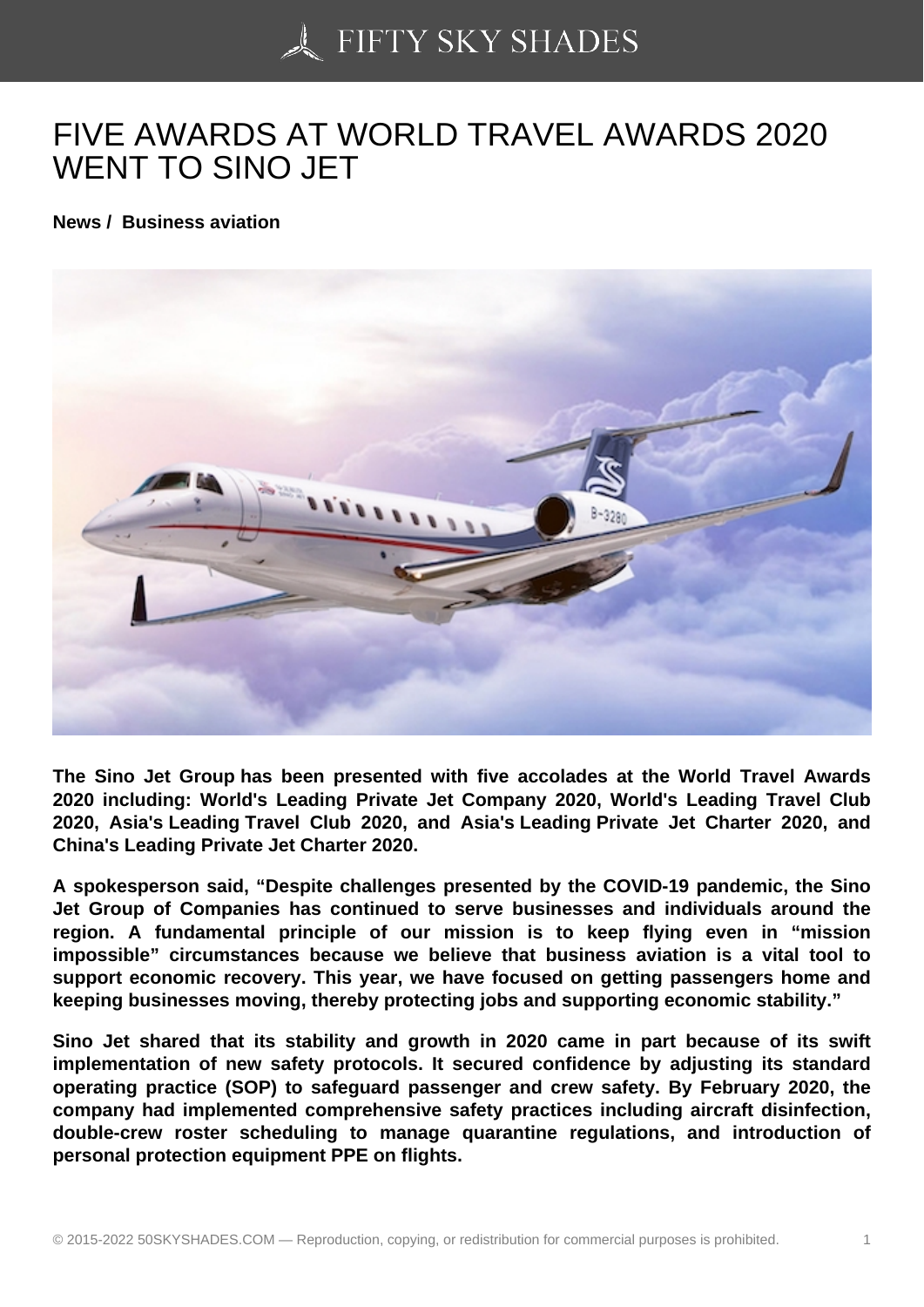

Further to the company's swift adjustment to safety protocol, Sino Jet received a surge in enquiries from over 3000 new passengers wishing to repatriate or complete essential travel. Despite significant restrictions, Sino Jet's global team worked closely with the authorities and its industry partners, utilising its regional resources and relationships to carry out flights in 2020.

"We understand that many organisations need to complete business critical travel to protect jobs through this crisis. Whilst we continue to face enormous operational challenges, we are proud to have enabled the resumption of some business travel, operating safely through the challenges and constraints of COVID-19", commented a company spokesperson.

In the second quarter of 2020, Sino Jet reported an increase in movements year-on-year from 2019, a trend the company says it expects to continue as more new entrants utilise business aviation. The company serves a growing demographic of high-net-worth individuals (HNIs) and business leaders from various sectors including technology, medical services, and manufacturing. Many of the new users expressed concern over flying on commercial airlines due to contact / risk points, hygiene concerns, and limited availability of scheduled flights. Opting to fly private, the users can significantly reduce contact points, fly alone or with their colleagues or family, and control their flight schedule according to business needs.

In parallel with its commitment to keep business moving, Sino Jet has also invested significant resource into protecting and supporting communities in the region. By example, the company donated a Multifunction Mobile Medical Station to the Government in Hubei Province, China, to provide an emergency medical centre and quarantine "ward" to support those with urgent medical needs that may be unable to access standard medical care or hospitalisation.

In line with its commitment to continue investing into the development of business and general aviation in Greater China, in quarter three, Sino Jet expanded into Jiangxi and Hainan. It entered a strategic partnership with Jiangxi Airport VIP Service Company to open the first FBO (Fixed base operator) at Nanchang Changbei International Airport. The strategic expansion followed a dramatic increase in demand for business aviation in the region combined with a projected 20% year-onyear growth over three years.

Sino Jet's mainland China development strategy is to support governments in their enhancement of second and third tier cities. The company believes that an investment into infrastructure, paired